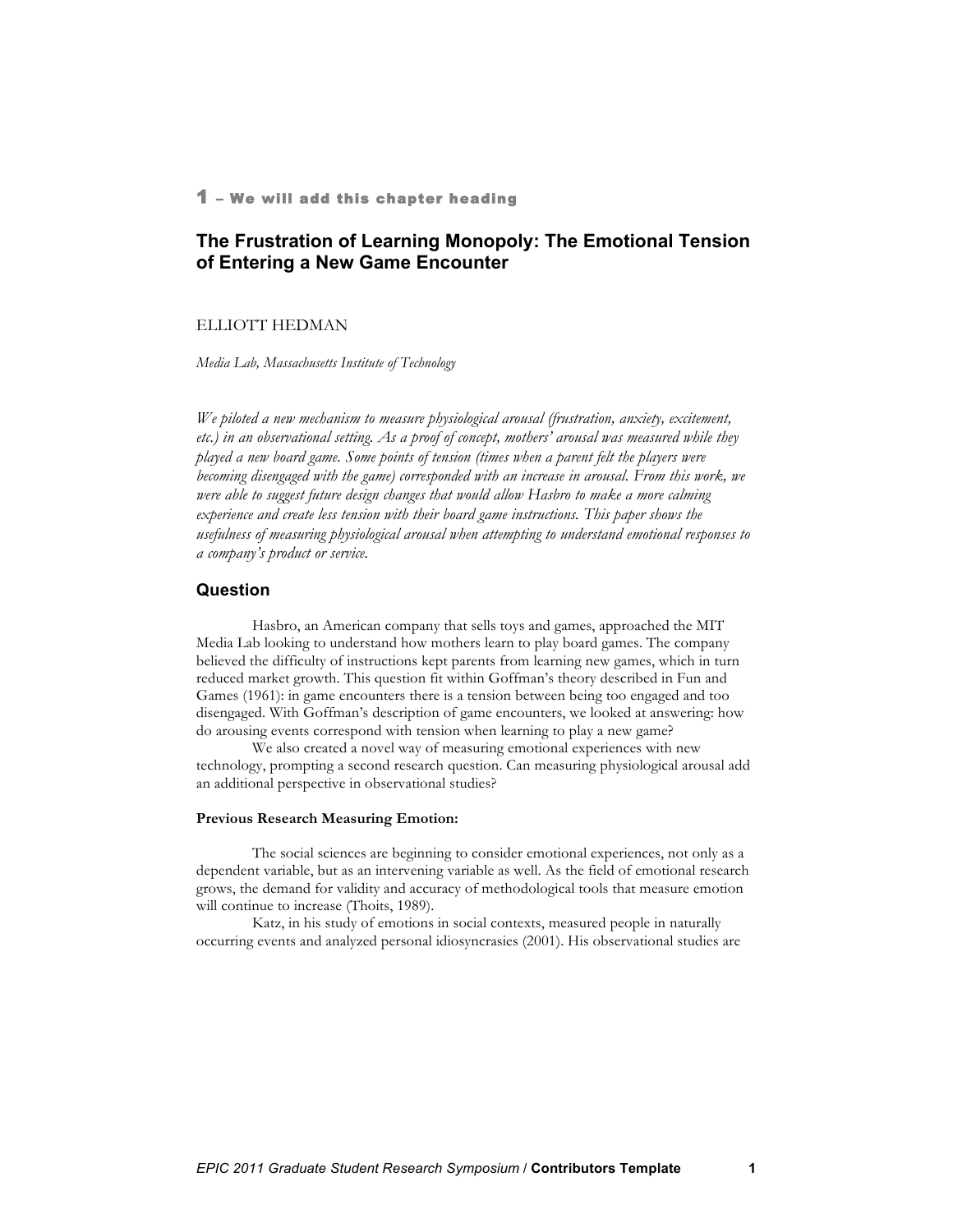established from careful video analysis with subsequent interviews. Katz concedes that in these observational studies, the invisible side of emotions cannot be fully viewed, limiting the lens that an observer can understand a person's internal emotional response.

One way of measuring this invisible side of emotions is by recording changes in people's physiology (see Fahrenberg & Myrtek, 2001). For example, to understand arousal (frustration, excitement, anxiety, etc.), researchers can measure changes in the openness of people's sweat glands, known as their skin conductance (Duffy, 1972). Because measuring skin conductance historically required the use of a computer, research about people's arousal has traditionally been in non-natural, controlled settings. For example, Palkovitz and Wiesenfeld played loud tones to children with Autism sitting in a lab (1980). The researchers noticed that children with Autism, on average had a higher increase of skin conductance when responding to the loud tones. Psychologists like Palkovitz and Wiesenfeld measured the invisible side of emotions, but in a non-natural setting.

For this study we combined these two methods: we measured physiological arousal, but, instead of measuring individuals in a lab setting, we measured their emotional response in a more natural, real world setting. We observed arousal with a new, portable, low-impact device called iCalm, (Fletcher, 2010). In previous work with iCalm, Hedman measured the arousal of children with sensory challenges within therapy (2010). Hedman's work only included statistical analysis of skin conductance measurements. For this study, we include, in addition to physiological measurements, detailed analysis of video, unstructured interviews, and grounded theory analysis.

As a proof of concept, this project looks at the arousal of mothers while learning to play a new board game. We use the theoretical grounding of a game encounter as suggested by Goffman in his work Fun and Games (1961). Goffman shows how encounters create frames where the importance of some objects change within this frame. A participant needs to be spontaneously involved in this frame or tension may substantiate. Tension can occur in two ways: an individual may be drawn to matters outside of the game or repelled by the game itself. During the observed game play, certain events increased the level of tension; these events are referred to as incidents. For this paper we highlight three incidents that correspond with an increase in arousal.

#### **Methods:**

An observational study was conducted with four families living within the greater Boston area. Families differed in terms of number of children, sex of children, family structure, and parental education. All families had at least one child who was between the ages of 7 and 12. Recruitment was open to testing mothers and fathers, but only mothers volunteered for the study.

Family members were asked to wear a wristband that measured their skin conductance and were then videotaped. Participants were educated about the technology and its measurements prior to the experiment and were encouraged to take off the sensor if they felt uncomfortable having their emotions measured. Children were shown a bag of 6 to 10 different Hasbro board games. We instructed children to select a board game that their mother did not know how to play.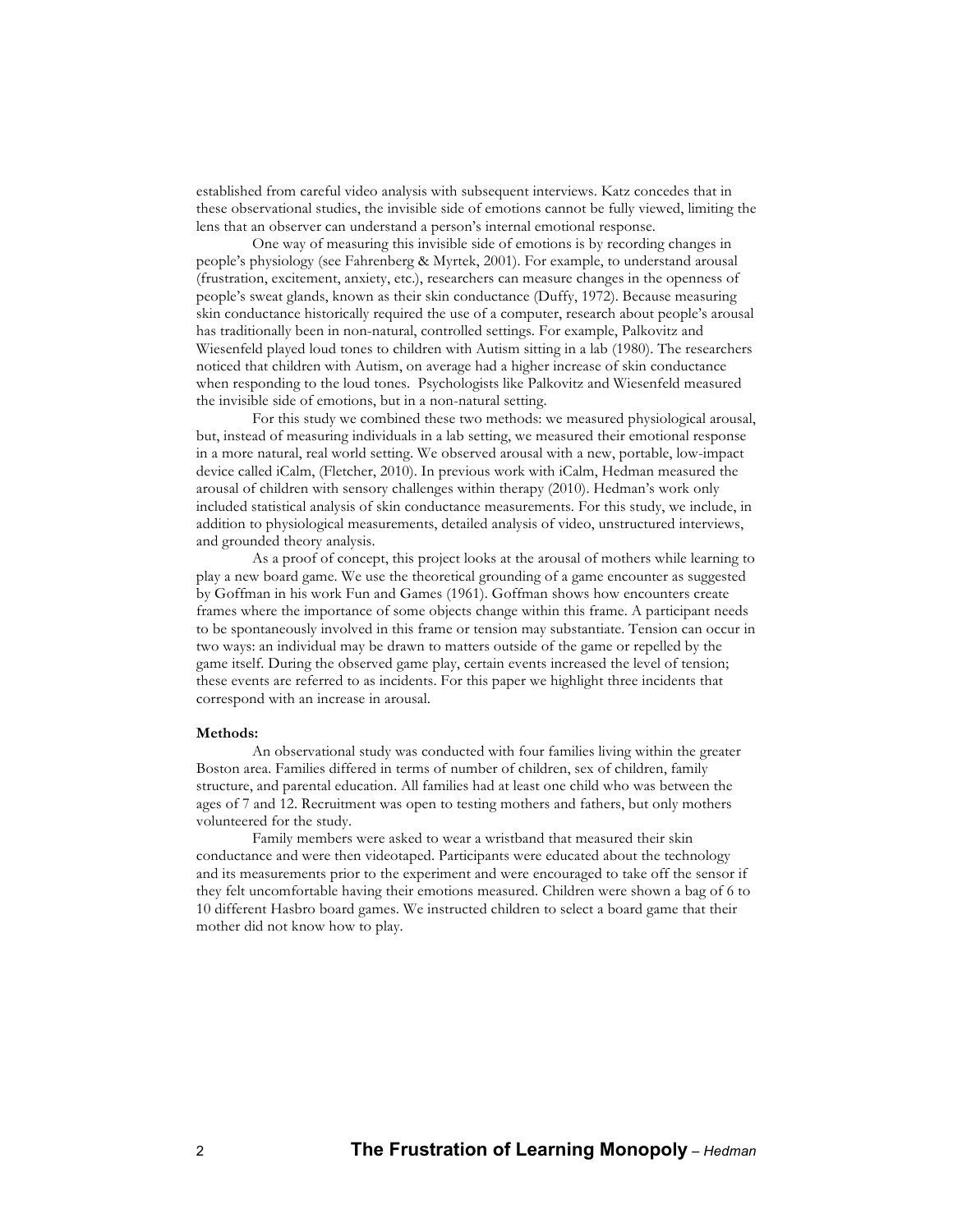During the session, field notes were taken. Afterwards, we observed each family member's skin conductance, noting times when the slope changed. Family members were then interviewed about their emotional experiences through an unstructured interview. Participants were also interviewed about times when the slope of their physiological arousal changed. This multiple method approach allowed us to observe the emotional experience from a variety of perspectives.

### **Results:**

Presented below are two mothers' skin conductance responses during a game session. The first family lived in the suburbs of the greater Boston area. The mother, Susan, had 3 children – a 12-year-old daughter, Macy; a 10-year-old son, Billy; and a 6-year-old daughter, Violet. As I arrived, the house was in the middle of spring-cleaning – boxes were scattered through the house. The mother had made freshly baked brownies for after the board game session. The family played in a dimly lit living room with a large rug. All four members sat on the floor to play. The eldest daughter, Macy, wanted to play Risk, but, with the mother's encouragement, the children chose Aggravation, a game that looked easier to play according to the mother. Below Susan's arousal is displayed for the first 18 minutes of play.





**Incident 1: Children Becoming Bored Reading Directions**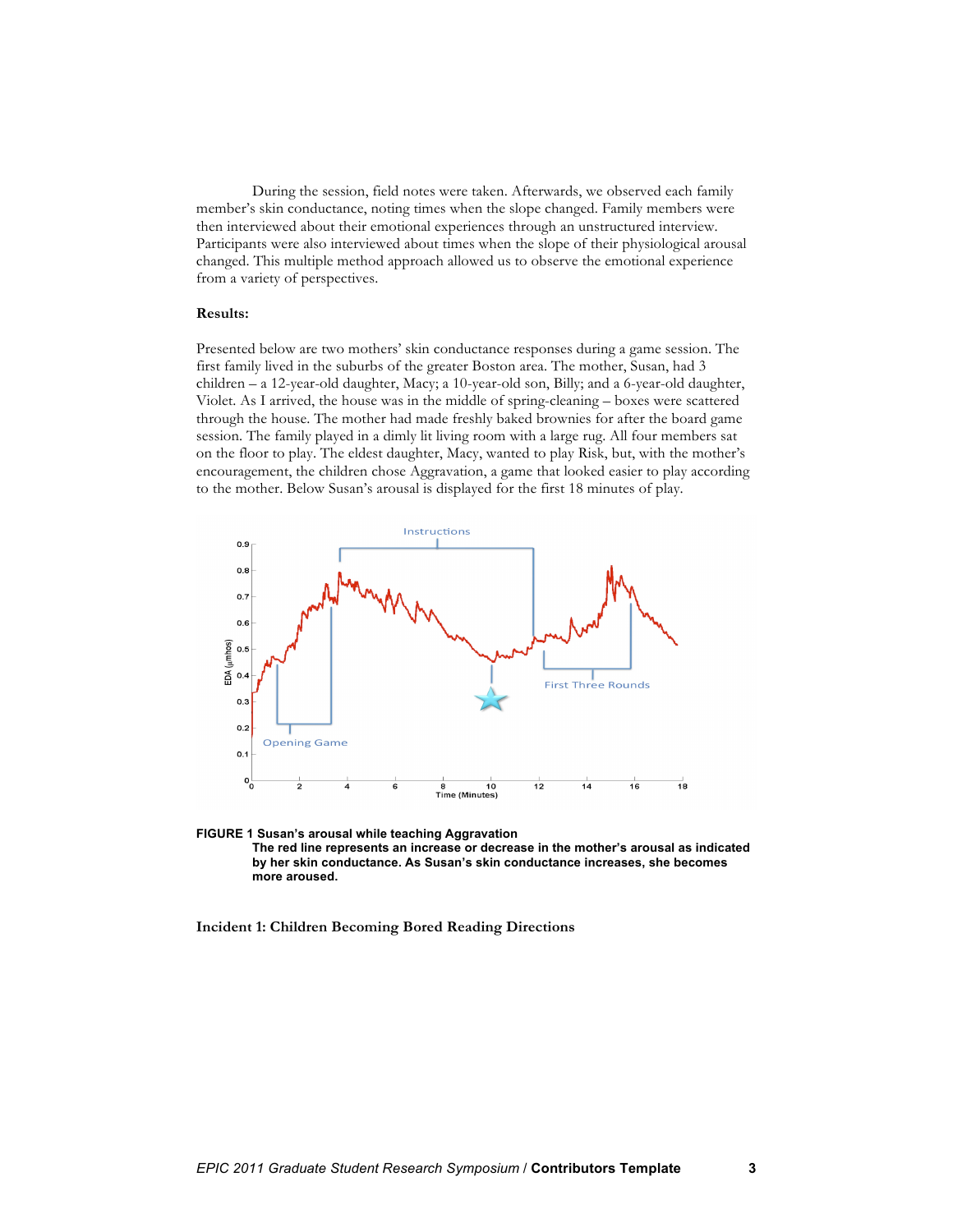All four mothers reported anxiety when attempting to read through the directions before their children became too bored. Susan read the directions for a total of nine minutes. During the first part, the three children sat and listened quietly, with their heads drooped down. At the blue star, where Susan's arousal begins to increase, Billy asks for clarification about the game rules in regard to the special star center. After answering the question, Macy then tells her mother "Go!" Further on, while reading the directions Macy again interrupts her mother.

Example 1

|    | Susan:                          | Whenever your marble lands in the center by exact count you |  |
|----|---------------------------------|-------------------------------------------------------------|--|
|    | can use it as a super shortcut. |                                                             |  |
| 2  | Macy: I Know                    |                                                             |  |
| -3 | Susan:                          | Macy, I've got to read the directions.                      |  |
|    |                                 |                                                             |  |

Macy then begins moving her fingers around the board, and the other two children begin rocking back and forth. For all of these events, after Billy's question, Susan's physiological arousal increases.

In interviews afterwards, Billy described listening to the directions as boring, "It's like going to school." Susan explained that she felt rushed. She didn't want Macy and Billy to start fighting or Violet to start kicking around. Susan explains, "They have no patience. When they start playing a game or videogame or something."

The children becoming bored with directions is, as Goffman defines, emotional flooding. An emotional state, in this case boredom, becomes overwhelming and Macy acts out. This in turn causes Susan to have to attend to this incident, further creating tension. As the tension grows, we can see a corresponding increase in arousal.

#### **Incident 2: Integrating A Novice Player and a Spoilsport**

After reading the directions, Susan's family takes turns rolling the die and moving their pieces. Susan's arousal increases for the first three rounds of game play. During this time Susan corrects the direction Billy moves his pieces. She helps Violet count her moves and encourages her, "That's a girl Violet". Susan tells Mary that she has the option of taking out a new marble. She references instructions about "aggravating marbles" and contends with Macy where her marble is supposed to start.

Susan explains afterwards that she is worried that Violet will find the game too complicated, and in turn ruin the game for the rest of the family. She also described her frustration of Macy being a spoilsport, and trying to intentionally ruin the game.

Many of the described actions can be seen as means of regulating play. Susan makes sure that the rules are being followed and that the players know the edict of the game. While no game ending incidents appeared, for Susan, the fact that they could occur created tension. Goffman calls this "making" a situation in which members of an encounter actively integrate incidents into the frame. For Susan, this active attempt of integrating Violet's skill level and Macy's rebellious behavior was arousing.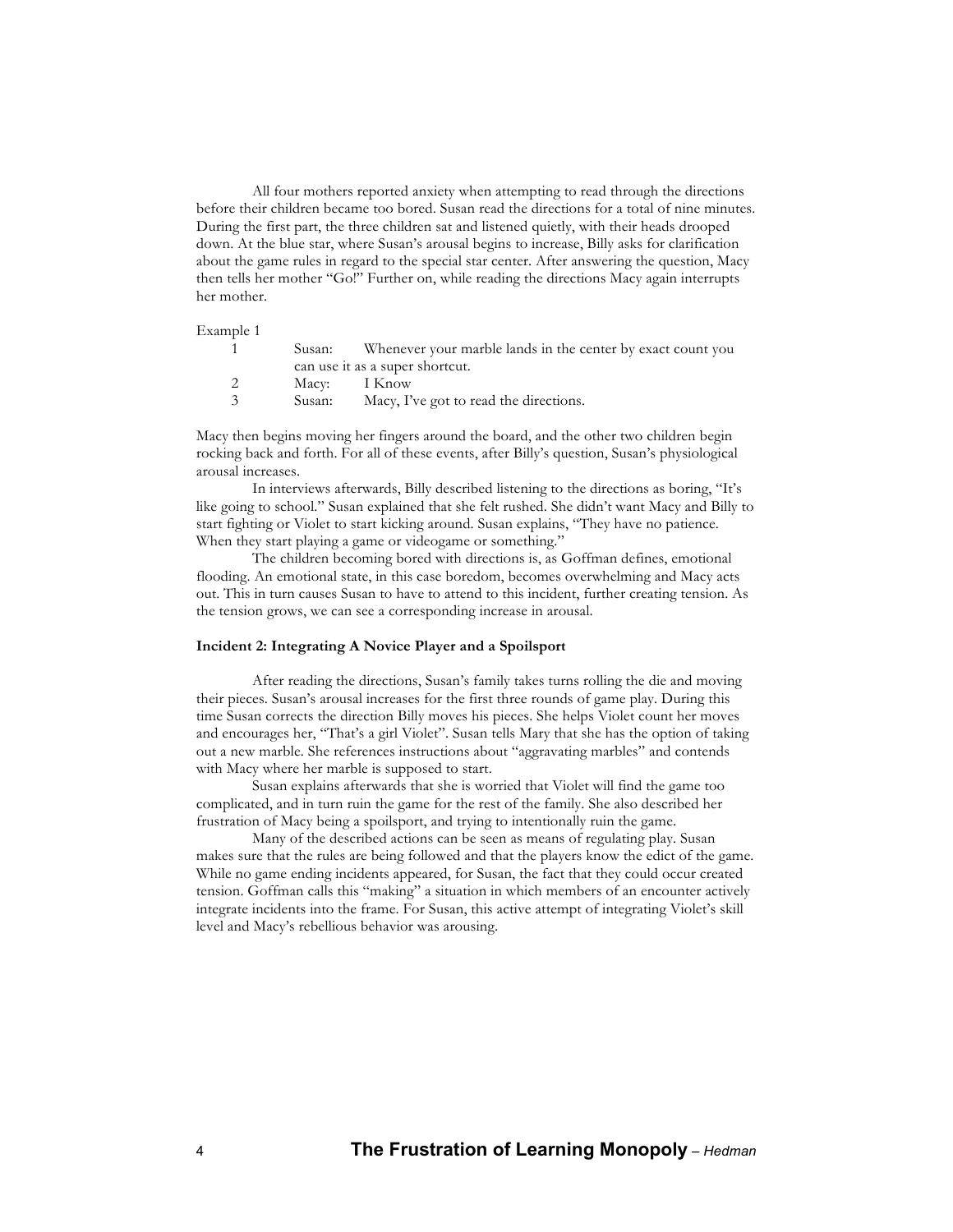The second family consists of Jacob and his mother Mary. Jacob lives with his mother and grandmother in a small apartment in a run down section of Boston. Amongst the discarded mattresses and broken cars, I consistently heard sirens walking to Jacob's house. Jacob and his mother were waiting for me at the steps. Jacob's mother had to bribe him to enter the house with us, as Jacob was running around the apartment with his friend. Jacob and his mother played their game on the living room floor. A couch and small TV filled the room. On the corner was a desk with multiple pictures of Jacob playing soccer and corresponding trophies. Jacob chose to play Connect 4 a game that he had played at the Boys and Girls Club but his mother did not know the rules. Below is Mary's skin conductance during the first 12 minutes.



**The red line represents an increase or decrease in the mother's arousal as indicated by her skin conductance. As Mary's skin conductance increases, she becomes more aroused.** 

## **Incident 3: Winning a Game and Cheating**

We observed a large peak in arousal at Point 3 in Figure 2. At this point Mary believed she won at Connect 4:

Example 2

*The mother puts a piece in the game slot*

| Mary: | Connect 4!                 |
|-------|----------------------------|
|       | Jacob: It's not Connect 4. |

3 *Jacob begins laughing..*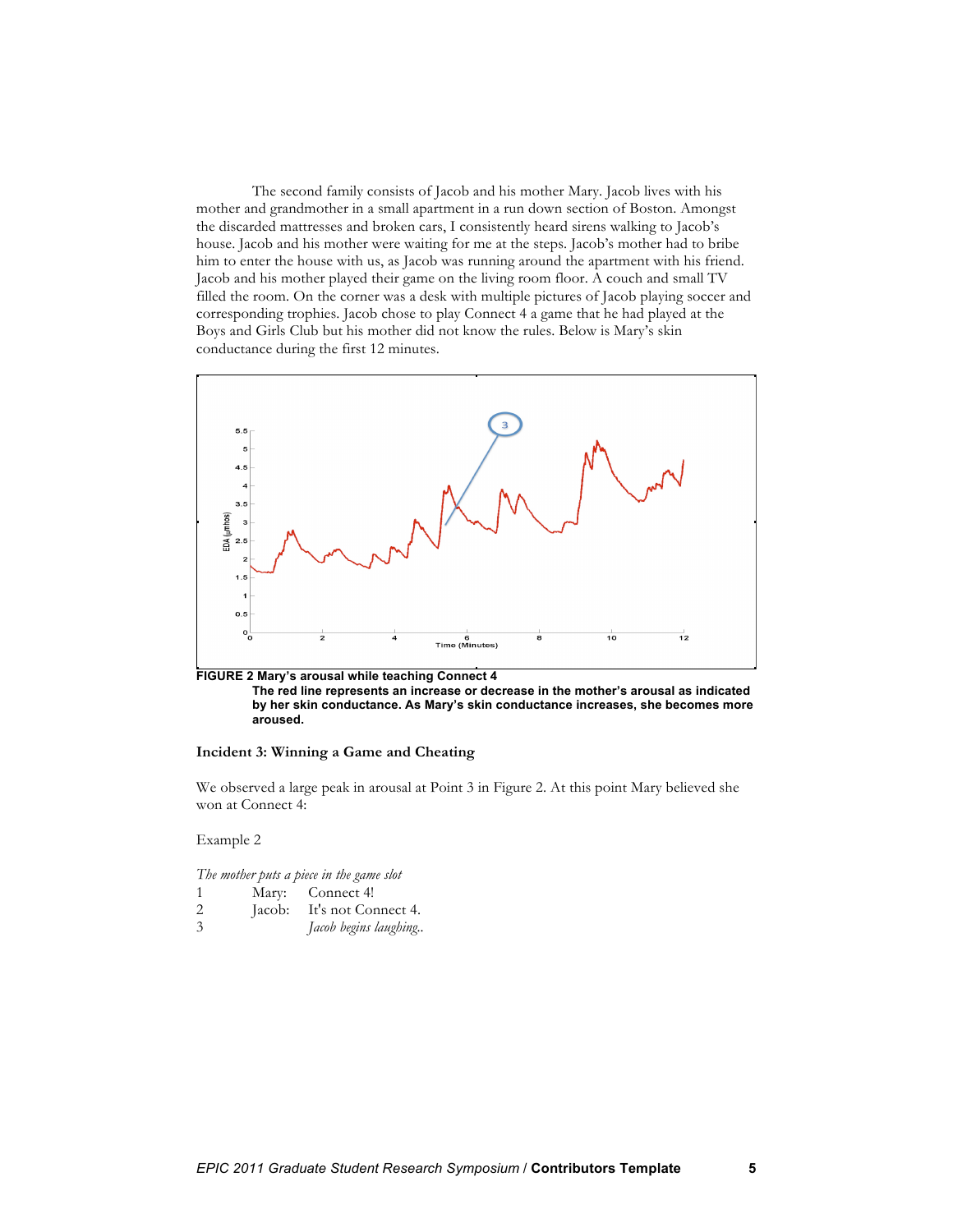4 Mary: One, Two, Three, Four. Four together. No. Jacob, No, No, You're Unfair. Jacob you are unfair. No, No, No, No. No Jacob you are unfair. Because just now you had something coming across so 5 *At the end of this discourse, Mary dumps the pieces of the game across the floor.*

In the interview, Mary explained that winning was important to her – she wants to show Jacob that she is smarter than him. In addition she explained how she felt that Jacob was cheating throughout the whole time and she didn't trust him. She only spent 16 seconds in total reading the directions, so she did not have clear directions on what constitutes a win. Goffman describes the role of cheaters in the frame of play,

"We can thus understand one of the social reasons why cheaters are resented; by locating the power of determining the outcome of the play in the arrangements made by one player, cheating, like mis-matching, destroys the reality-generating power of the game" (p.67).

In this scenario, two different tensions appear to occur for Mary. First, Mary is emotionally engaged in winning and showing that she won. This emotional state seems to take over the edict of play, hence emotional flooding. In addition, Mary feels that Jacob is cheating and this further increases tension, as he is not participating in the frame of play. This observed tension once again corresponds with an increase of arousal.

#### **Conclusion:**

Three varying incidents were highlighted that caused tensions for the mother. All three of these incidents corresponded with an increase in physiological arousal, suggesting that tension can be emotionally arousing. Neither part of this relationship is exclusive. A person can become aroused for other reasons; for example, when Susan was fully engaged with the game (no tension), we also saw peaks of arousal corresponding with the parent's excitement capturing a piece or winning the game. Additionally, arousal can be both negative and positive, whether tension is perceived as good or bad cannot be concluded from physiological arousal alone. Finally, there are many incidents during a game, and we only highlighted a few.

Through the introduction of these three incidents, I showed how skin conductance provides an additional lens for understanding the internal emotional state of participants. While Goffman's theory of encounters provides theory about when tension occurs, skin conductance showed people's emotional response to this tension. This helped Hasbro identify points of emotional stress in a valid and quick way (only 4 sessions). Our next step will be to help Hasbro design new games that create less tension and stress for the mother. For example, to address Incident 1, we propose Hasbro makes mechanisms to allow children to participate in the reading of directions. Perhaps quizzes could be put throughout the reading period.

Measuring physiological arousal does add challenges to the observational study. The wristbands appeared to be non-intrusive, but the participants were aware that their emotions were being recorded, which likely altered their behavior and internal reflection.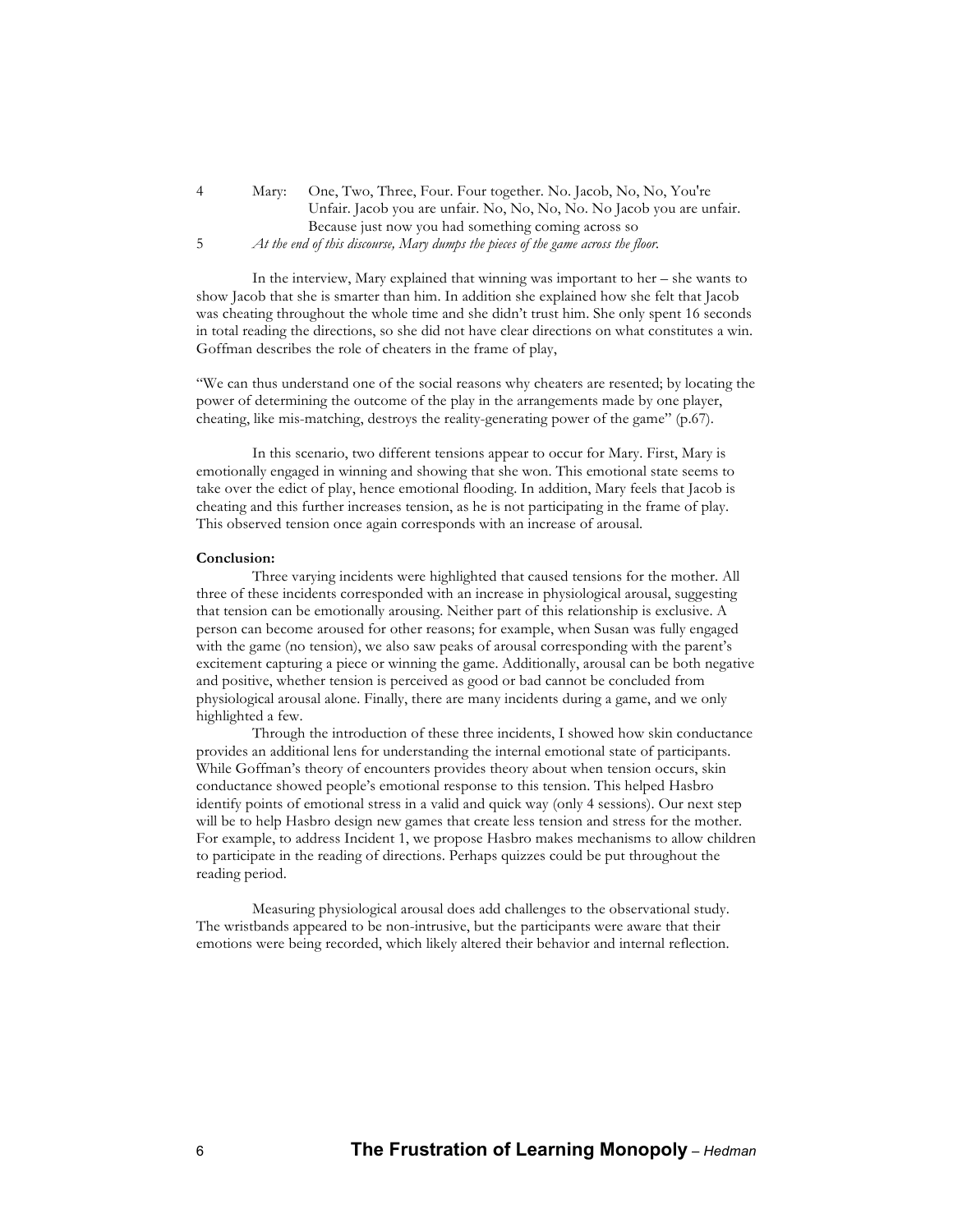Some parents expressed a feeling of emotional-nakedness while wearing these sensors, stating phrases such as, "I bet you can see that I'm nervous now." Future research should look at how observers can best show empathy and understanding for participant's precognitive responses. In previous work (Hedman, 2010), we spent many sessions over multiple days with the children wearing sensors, which allowed the children to acclimate to both the camera and the wristbands. Even with these challenges, compared to traditional studies like Palkovitz and Wiesenfeld's, having participants wear a simple wrist band allows for a much more natural experience instead of wearing wires and electrodes connected to a computer.

While comparing the benefits of measuring physiological arousal to traditional observational methods deserves a paper all in itself, preliminary conclusions can be made about this new methodology. Arousal can be measured in other ways, such as self-report or observing people's minute behavior. For example, in Incident 3, the mother's voice was raised; she threw the game board on the ground; and, afterwards, she told us that winning was important to her. However, multiple measurements of arousal can only add to the validity in interpreting emotions. Skin conductance also provides a more precise instrument for measuring the time when emotion changes. For example, in Figure 1, Susan's arousal almost instantaneously begins increasing after Billy asks for clarification and we can see that after three rounds her arousal begins to decrease. An observer would have to look extremely close to see these subtle changes begin to occur, and having participants recall these exact moments has been difficult without the aid of our physiological graphs.

More than ever, industry focuses on improving the experience of their products and services (Pine, 1999). A major component of this experience is the emotional experience. This study provides a small example where measuring the emotional response can help inspire future product design. Additionally, this research exemplifies the usefulness of skin conductance within observational studies to help researchers better understand the invisible side of emotions.

# **FIGURES**

# **REFERENCES**

Duffy, E.

1972 *Activation.* Handbook of Psychophysiology, 5, 577-595.

Fahrenber, J. & Myrtek, M.